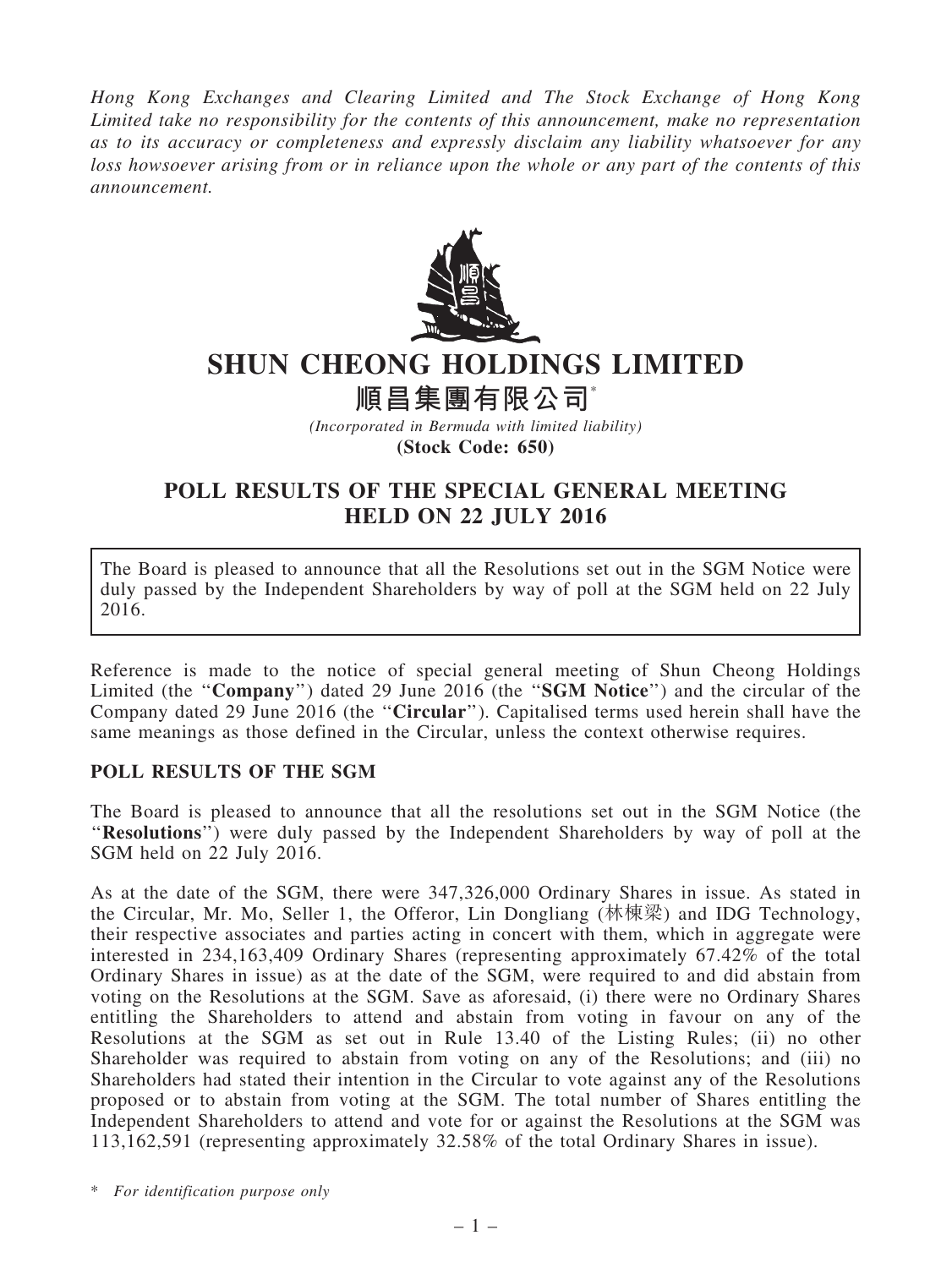Computershare Hong Kong Investor Services Limited, the Company's branch share registrar in Hong Kong, was appointed as the scrutineer for the vote-taking at the SGM. The poll results in respect of the Resolutions are as follows:

| SPECIAL RESOLUTION <sup>(Note)</sup>         |                                                                                                                                                                                                                                                                                                                                                                                                                                                                                                                                                                                                                                                                                                                                                                                                                                                                                                                                                                                                                                                                                                                                                                        | No. of Votes $(\% )$      |                           |
|----------------------------------------------|------------------------------------------------------------------------------------------------------------------------------------------------------------------------------------------------------------------------------------------------------------------------------------------------------------------------------------------------------------------------------------------------------------------------------------------------------------------------------------------------------------------------------------------------------------------------------------------------------------------------------------------------------------------------------------------------------------------------------------------------------------------------------------------------------------------------------------------------------------------------------------------------------------------------------------------------------------------------------------------------------------------------------------------------------------------------------------------------------------------------------------------------------------------------|---------------------------|---------------------------|
|                                              |                                                                                                                                                                                                                                                                                                                                                                                                                                                                                                                                                                                                                                                                                                                                                                                                                                                                                                                                                                                                                                                                                                                                                                        | For                       | <b>Against</b>            |
| $\mathbf{1}$<br>(a)<br>(b)                   | To approve and adopt the New Bye-laws; and<br>to increase the authorised share capital of the<br>Company from HK\$80,000,000 divided into<br>8,000,000,000 Ordinary Shares of HK\$0.01 each<br>HK\$130,000,000<br>the<br>by<br>creation<br>of<br>to<br>5,000,000,000 Preferred Shares of HK\$0.01 each,<br>such Preferred Shares having the rights, privileges<br>and restrictions as set out in the New Bye-laws,<br>such that the authorised share capital of the<br>Company shall become HK\$130,000,000 divided<br>into 8,000,000,000 Ordinary Shares of HK\$0.01<br>each and 5,000,000,000 Preferred Shares of<br>HK\$0.01 each, and all the existing shares of the<br>Company in issue shall be designated as Ordinary<br>Shares.                                                                                                                                                                                                                                                                                                                                                                                                                                | 54, 141, 820<br>$(100\%)$ | $\overline{0}$<br>$(0\%)$ |
| <b>ORDINARY RESOLUTIONS<sup>(Note)</sup></b> |                                                                                                                                                                                                                                                                                                                                                                                                                                                                                                                                                                                                                                                                                                                                                                                                                                                                                                                                                                                                                                                                                                                                                                        | For                       | <b>Against</b>            |
| $\overline{2}$<br>(a)<br>(b)<br>(c)          | Subject to the passing of special resolution no. 1,<br>approve, confirm and ratifiy the<br>Share<br>to<br>Subscription Agreement;<br>conditional upon the condition(s) set out in the<br>SGM Notice, to authorise the directors of the<br>Company (the "Directors") to allot and issue the<br>Subscription<br>Ordinary<br><b>Shares</b><br>the<br>and<br>Subscription Preferred Shares (or such other<br>adjusted number of Subscription Ordinary Shares<br>and Subscription Preferred Shares as may be<br>necessary to fulfil the public float requirement of<br>the Company) to the Subscribers; and the<br>Preferred Conversion Shares upon exercise of the<br>conversion rights attached to the Preferred Shares<br>by the holder(s) thereof, in accordance with the<br>terms and conditions of the Share Subscription<br>Agreement; and<br>to authorise the Directors to do all such further<br>acts and things and to take all such steps which<br>be necessary, appropriate, desirable<br>may<br><sub>or</sub><br>expedient to implement and/or give effect to the<br>Subscription<br>Share<br>Agreement<br>and<br>the<br>transactions contemplated thereunder. | 54, 141, 820<br>$(100\%)$ | $\Omega$<br>$(0\%)$       |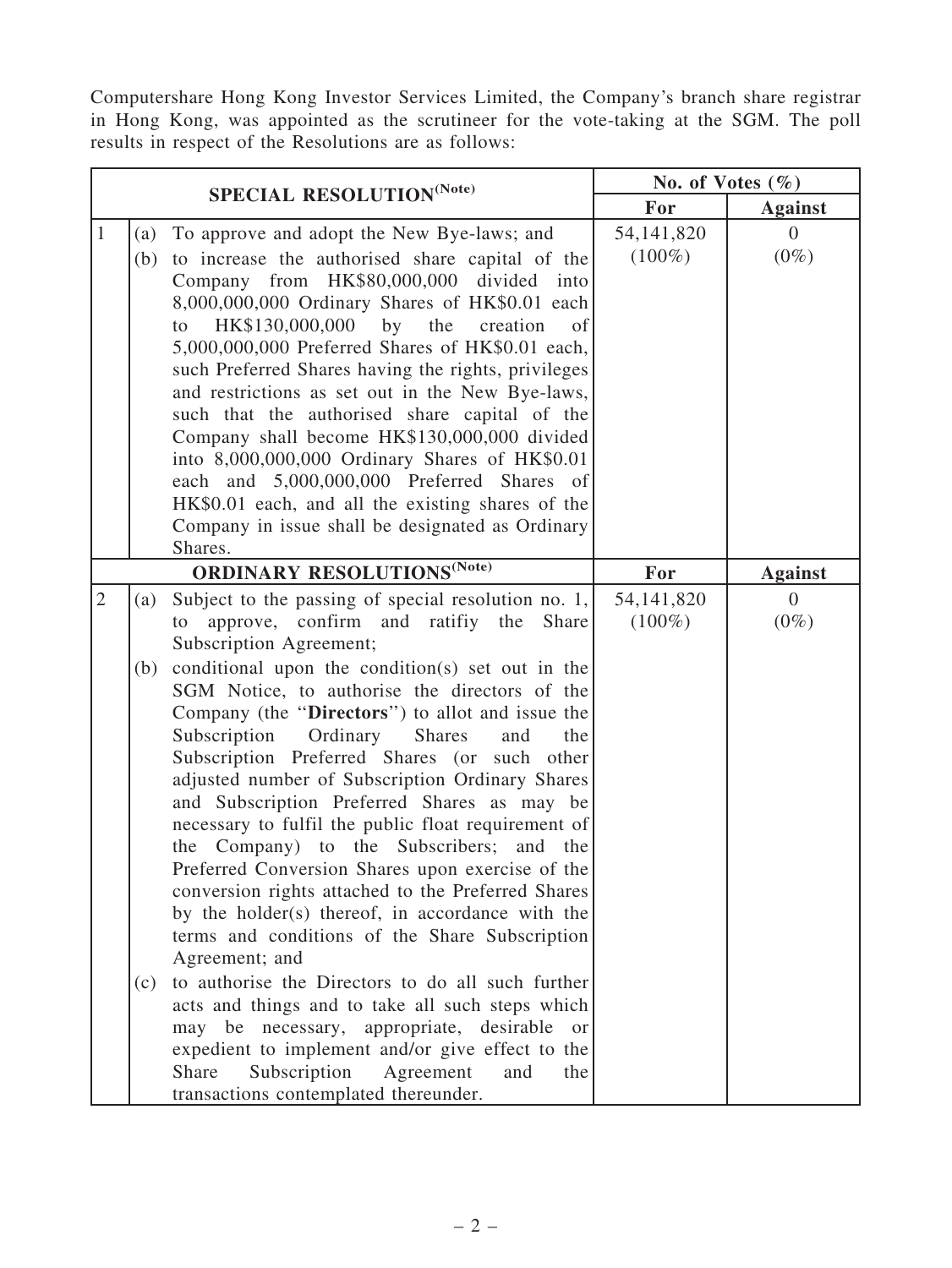| <b>ORDINARY RESOLUTIONS</b> <sup>(Note)</sup> |            | No. of Votes $(\% )$                                                                                                                                                                                                                                                                                                                                                                                                                                                                                                     |                           |                           |
|-----------------------------------------------|------------|--------------------------------------------------------------------------------------------------------------------------------------------------------------------------------------------------------------------------------------------------------------------------------------------------------------------------------------------------------------------------------------------------------------------------------------------------------------------------------------------------------------------------|---------------------------|---------------------------|
|                                               |            | For                                                                                                                                                                                                                                                                                                                                                                                                                                                                                                                      | <b>Against</b>            |                           |
| $\overline{3}$                                | (a)        | Subject to the passing of special resolution no. $1$ ,<br>approve, confirm<br>and<br>ratify<br>the<br><b>CN</b><br>to<br>Subscription Agreement;                                                                                                                                                                                                                                                                                                                                                                         | 54, 141, 820<br>$(100\%)$ | $\Omega$<br>$(0\%)$       |
|                                               | (b)<br>(c) | conditional upon the condition(s) set out in the<br>SGM Notice, to authorise the Directors to issue to<br>League Way the Convertible Note in accordance<br>with the terms and conditions of the CN<br>Subscription Agreement; and to allot and issue<br>the CN Conversion Shares upon exercise of the<br>conversion rights attached to the Convertible Note<br>by the holder(s) thereof in accordance with the<br>terms and conditions of the Convertible Note; and<br>to authorise the Directors to do all such further |                           |                           |
|                                               |            | acts and things and to take all such steps which<br>may be necessary, appropriate, desirable<br><sub>or</sub><br>expedient to implement and/or give effect to the<br>CN Subscription Agreement and the transactions<br>contemplated thereunder.                                                                                                                                                                                                                                                                          |                           |                           |
| $\overline{4}$                                | (a)        | To approve, confirm and ratify the Acquisition<br>Agreement; and                                                                                                                                                                                                                                                                                                                                                                                                                                                         | 54, 141, 818<br>$(100\%)$ | $\overline{0}$<br>$(0\%)$ |
|                                               | (b)        | to authorise the Directors to do all such further<br>acts and things and to take all such steps which<br>may be necessary, appropriate, desirable<br><sub>or</sub><br>expedient to implement and/or give effect to the<br>Acquisition Agreement<br>and the transactions<br>contemplated thereunder.                                                                                                                                                                                                                      |                           |                           |
| 5                                             | (a)        | Subject to and conditional upon the condition(s)<br>set out in the SGM Notice, to approve, confirm<br>and ratify the Divestment Agreement; and                                                                                                                                                                                                                                                                                                                                                                           | 54, 141, 818<br>$(100\%)$ | $\overline{0}$<br>$(0\%)$ |
|                                               | (b)        | to authorise the Directors to do all such further<br>acts and things and to take all such steps which<br>may be necessary, appropriate, desirable or<br>expedient to implement and/or give effect to the<br>Divestment<br>Agreement<br>and<br>the<br>transactions<br>contemplated thereunder.                                                                                                                                                                                                                            |                           |                           |
| 6                                             | (a)        | To fix the maximum number of Directors at $15$ ;<br>and                                                                                                                                                                                                                                                                                                                                                                                                                                                                  | 54, 141, 818<br>$(100\%)$ | $\overline{0}$<br>$(0\%)$ |
|                                               | (b)        | to authorise the Directors to appoint from time to<br>time such additional number of directors up to<br>such maximum number.                                                                                                                                                                                                                                                                                                                                                                                             |                           |                           |

*Note:* The description of the Resolutions in this announcement is by way of summary only. Please refer to the SGM Notice for the full text of the Resolutions. Capitalised terms set out in the table above have the same meanings as set out in the SGM Notice unless stated otherwise.